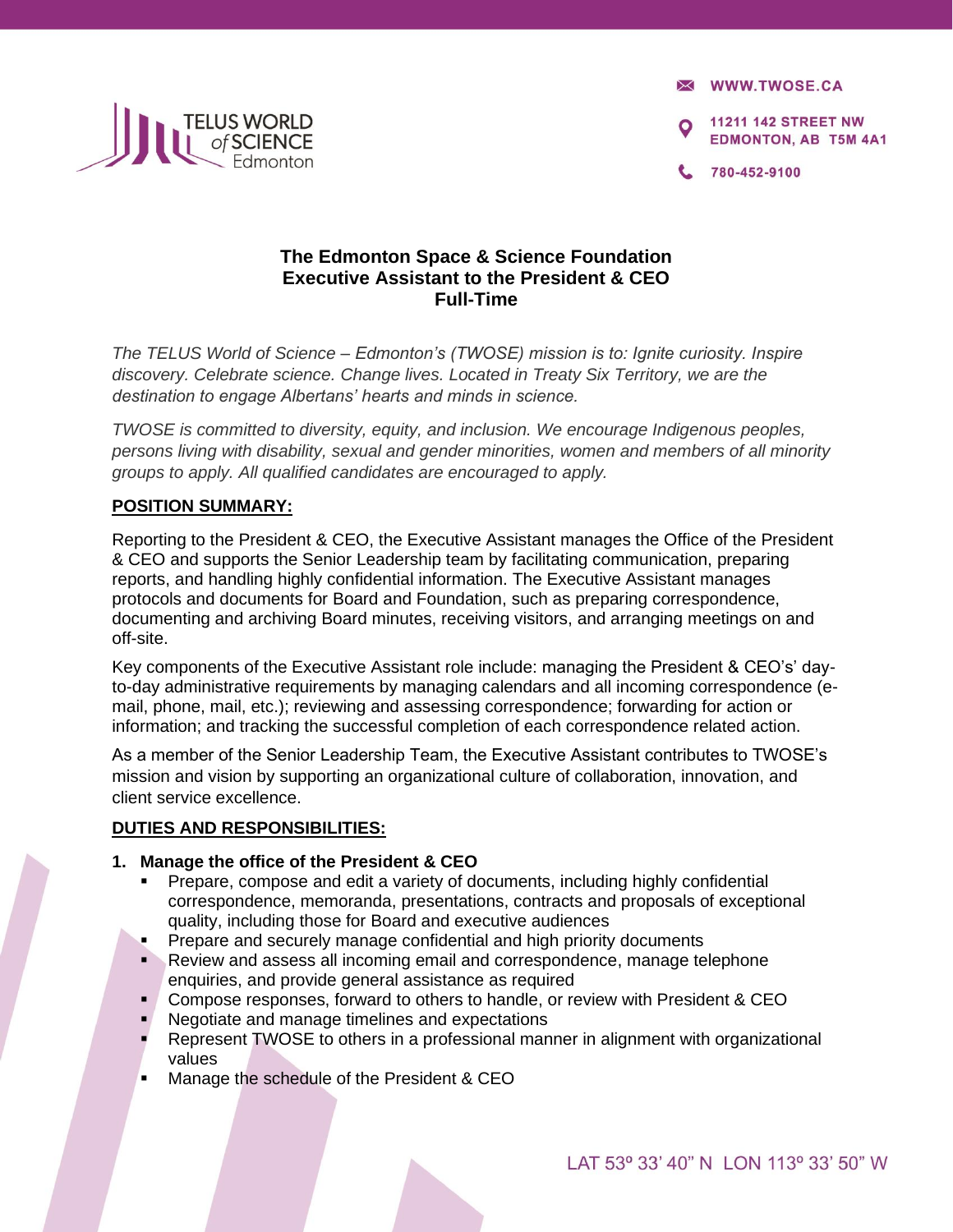**X WWW.TWOSE.CA** 

780-452-9100

**11211 142 STREET NW EDMONTON, AB T5M 4A1** 



■ Review and assess incoming requests for President & CEO approval, including contracts and amendments, purchasing and payment approvals, expense reports, meeting minutes, and others

### **2. Manage the operations of Foundation governance bodies**

- Maintain all Board records, including manuals, Director files, contact lists, minutes, etc.
- Assist the President & CEO with communication to the Board, including preparation and distribution of the Board meeting packages and minutes and other core procedural documentation
- **■** Manage and organize Board and Foundation functions, including the Annual General Meeting
- **•** Serve as Recording Secretary for all official Board and Committee meetings
- Administer Board expenses

#### **3. Manage Administration support and Reception staff team**

- Manage a team of administrative support staff
- Manage TWOSE reception space
- Build leadership capacity in staff through delegation of responsibility and regular performance feedback
- Coach and mentor team members to achieve results

### **4. Support the Senior Leadership Team in general operations**

- Facilitate work and communication among the Senior Leadership Team, advising, servicing, minuting meetings, and providing information on practices and protocols
- Coordinate travel arrangements for the President & CEO and other senior staff
- Coordinate conference and other PD registration and logistics

### **QUALIFICATIONS:**

Knowledge and Abilities:

- Excellent communicator
- Proficient with MS Office Suite, Adobe Acrobat, SharePoint, and other business applications
- **Experience with preparing agendas, minutes, letters, and memos accurately and error**free
- Expertise in all areas of corporate protocols and procedures
- Knowledge of standard office administration practices and procedures

### Education:

- 5-7 years of experience in senior leadership or an executive level support role
- High school diploma is required
- Diploma or degree in Business Administration or related education would be considered an asset